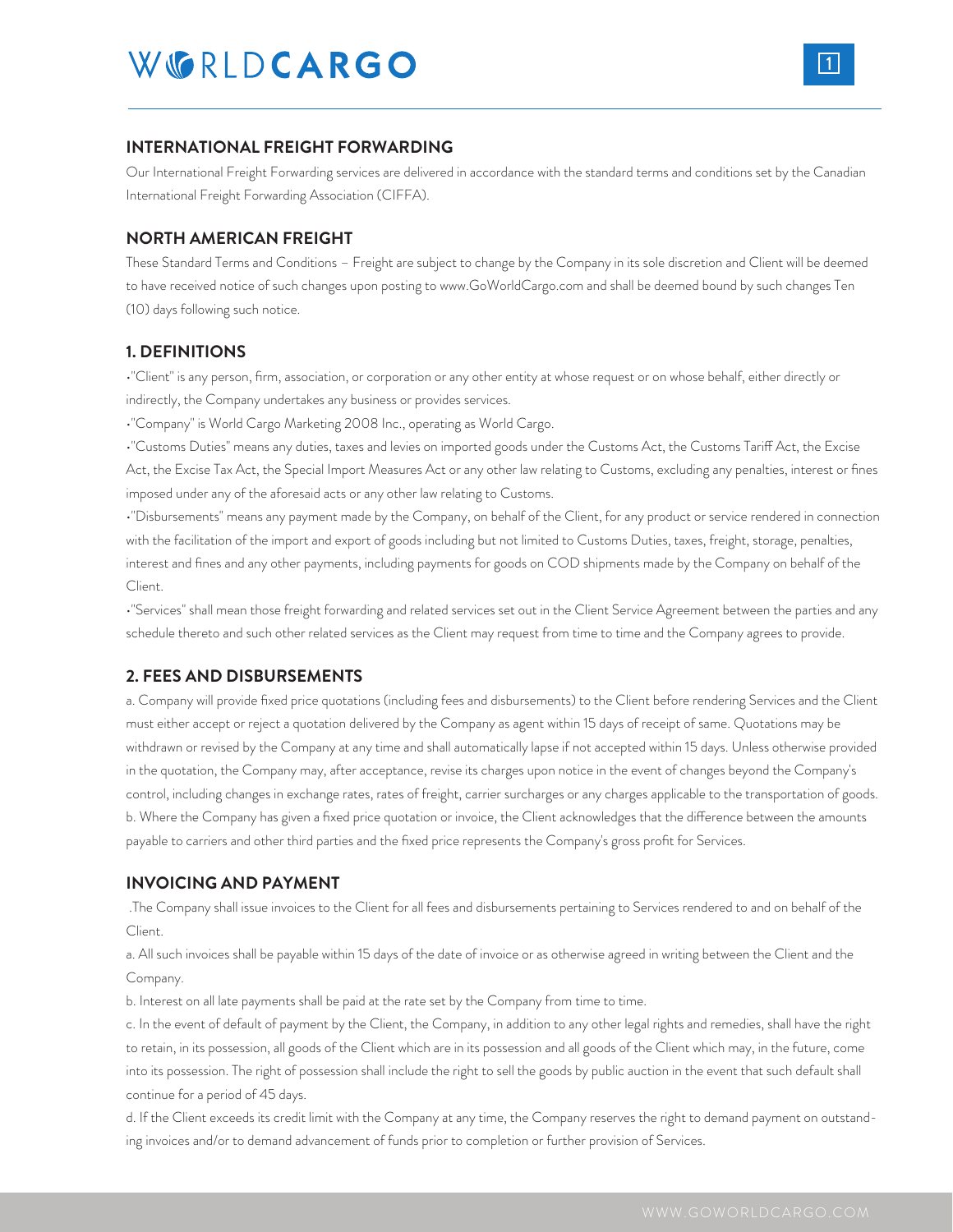## **DUTIES AND RESPONSIBILITIES OF THE CLIENT**

#### The Client shall:

i. ensure that (and the Client specifically warrants that) all shipments comply with applicable laws and all goods are properly prepared, packed, labeled and/or marked for shipment, that the description is accurate and complete at the time the goods are taken in charge by any carrier and that all information relating to any dangerous character of the goods is properly provided to the carrier; ii. where the Company agrees on behalf of the Client to prepare and submit data to any USA, Canadian, Mexican or other Government

Agency for security clearance, customs entry, export declarations, applications, documentation and/or export data, ensure that (and specifically warrants that) all documentation and all information furnished by the Client is correct and complete, whether in paper or electronic format;

iii. reimburse, indemnify and save harmless the Company from any and all claims asserted or liability or losses suffered by reason of the Client's breach or warranty or failure to comply with this section 4, or which otherwise result from inaccuracies, mistakes or omissions in the information and/or documentation provided to the Company by the Client or its agents and relied upon by the Company; and not solicit or hire, directly or indirectly, any employee of the Company during the term of this agreement or after the termination thereof. a. The Client represents and warrants that it is the importer, exporter or owner of the goods in respect of which it has retained the Company to provide Services and that it has full power and authority to retain and instruct the Company.

b. The Client shall be solely liable for:

i. any and all disbursements made by the Company on behalf of the Client;

ii. any customs duties, fines, penalties, interest or other levies imposed by customs authorities or other government agencies or departments and any loss or damage, with respect to the goods imported or to be imported into any country or exported or to be exported from any country by the Client; and

iii. any loss or damage incurred or sustained by the Company in relation to the provision of Services to the Client herein.

## **DUTIES AND RESPONSIBILITIES OF THE COMPANY**

 . The Company agrees to act as agent for the Client in arranging transport and distribution of goods in accordance with instructions received from the Client and, as agent, will enter into contracts with carriers and other third parties in its own name but for the account of the Client.

a. The Company shall take all reasonable steps to provide Services in accordance with the instructions from the Client provided, however, that should the Company reasonably consider that it is in the interest of the Client to depart from the Client's instructions, the Company shall have the authority to do so and shall be indemnified and saved harmless by the Client for so doing. b. The Company shall provide to the Client in respect of each transaction made on the Client's behalf a copy of the accounting documents and/or data pertaining thereto.

## **CONFIDENTIALITY**

All information pertaining to either party shall be kept confidential by the other party and protected and secured in the manner in which the receiving party secures its own confidential information, but in no event with less than a reasonable degree of care. Confidential information disclosed by one party shall only be used by the other party for the purpose of the delivery of Services and shall only be released as required by law, or in accordance with written instructions from the disclosing party for release. Each party hereby acknowledges that the other party's confidential information shall at all times remain the property of such other party to the extent permitted at law.